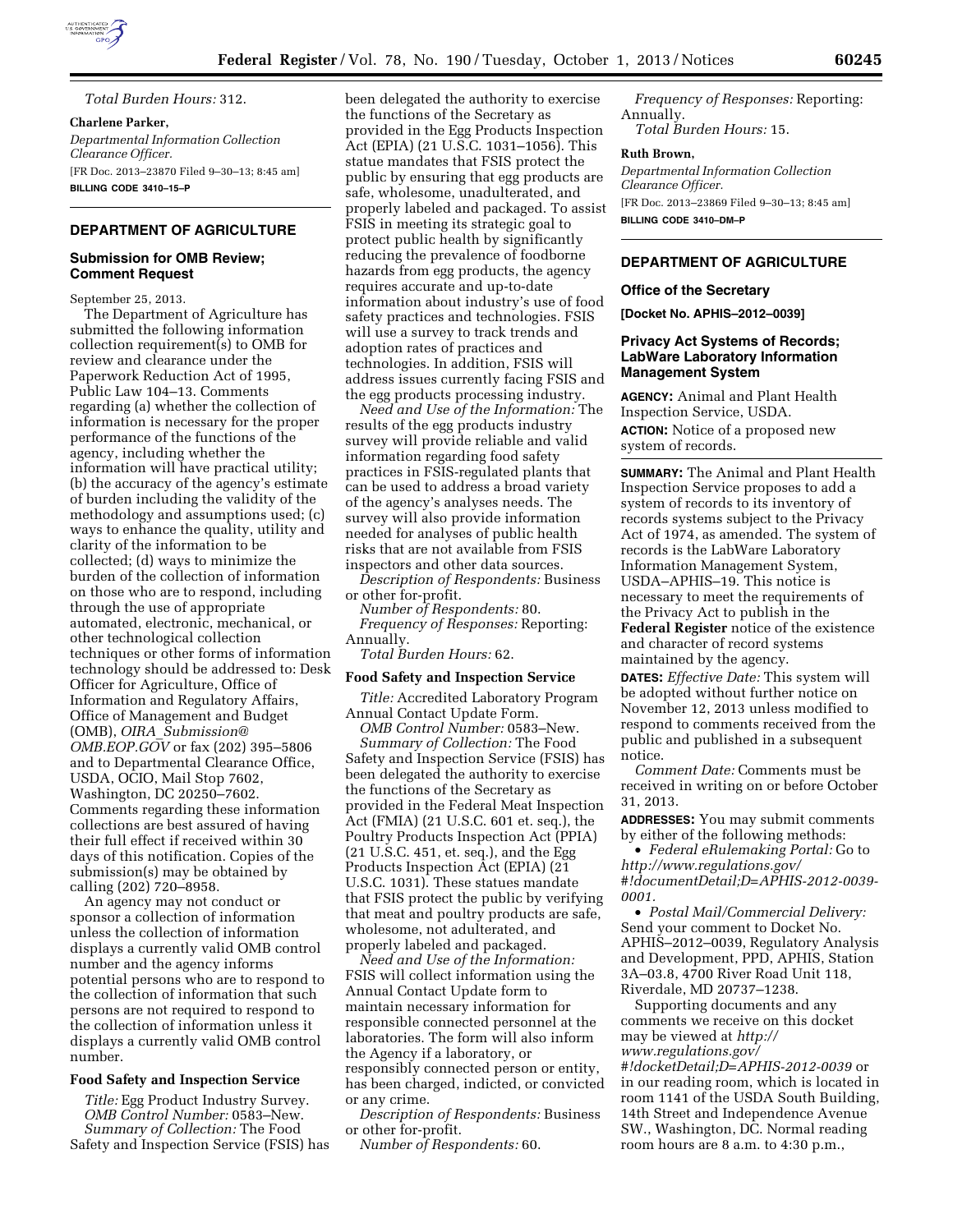Monday through Friday, except holidays. To be sure someone is there to help you, please call (202) 799–7039 before coming.

**FOR FURTHER INFORMATION CONTACT:** Dr. Elizabeth A. Lautner, NVSL LabWare LIMS Owner, NVSL, APHIS, 1920 Dayton Avenue, Ames, IA 50010; (515) 337–7301.

# **SUPPLEMENTARY INFORMATION:**

### **Background**

The Privacy Act of 1974, as amended (5 U.S.C. 552a), requires agencies to publish in the **Federal Register** notice of new or revised systems of records maintained by the agency. A system of records is a group of any records under the control of any agency, from which information is retrieved by the name of an individual or by some identifying number, symbol, or other identifying particular assigned to an individual.

The Animal and Plant Health Inspection Service (APHIS) of the U.S. Department of Agriculture (USDA) is proposing to add a new system of records, entitled LabWare Laboratory Information Management System (LabWare LIMS), to maintain a record of activities conducted by the agency pursuant to its mission and responsibilities authorized by the Animal Health Protection Act (7 U.S.C. 8301 *et seq.*).

LabWare LIMS is used to track and save results of diagnostic testing performed by or under the auspices of APHIS' National Veterinary Services Laboratories (NVSL).

Diagnostic testing provides official test results for animal imports, exports, and interstate movements, and for certifying the disease status of herds and States or zones. Diagnostic testing is also done in connection with suspected foreign animal disease investigations and domestic control and eradication programs. Records in the system provide current and historical data used for detecting animal diseases, conducting emergency responses, conducting and evaluating animal disease control measures, performing epidemiological investigations, and forecasting possible animal disease occurrences and outbreaks.

The LabWare LIMS holds information related to submitters and owners of samples submitted for diagnostic testing, as well as sample specific information, testing data, and information on reagents used for tests.

Information about submitters and owners of diagnostic samples includes some or all of the following: Name, shipping address, invoice address, telephone number, email address, and

National Finance Center account number or credit card number (last four digits only). This information is required in order to identify diagnostic samples and track and save test results, report test results, and bill for services.

Information about submitters and owners of diagnostic samples is from submission forms that accompany laboratory specimens sent to the NVSL for diagnostic testing. The NVSL receives approximately 50,000 submissions annually from State and private veterinary diagnostic laboratories, as well as private veterinary practitioners, Federal meat inspectors, Federal field veterinarians, and others. In addition, the NVSL receives laboratory samples from other countries related to imports and for cases where other countries request diagnostic assistance.

Additionally, the system contains information about APHIS employees who enter data into the system, including some or all of the following: Name, job title, business telephone number, business email address, supervisor's name, organizational group to which employee belongs within the NVSL and APHIS' Center for Veterinary Biologics, and training and proficiency records related to diagnostic testing. Employee information contained in the system creates data for APHIS' User Fees System application.

APHIS routinely shares records concerning diagnostic test results with the submitting veterinarian and State veterinarians of the submitter's State, animal owner's State, and animal's location State. They receive a test report with the data submitted and the results of the testing. The original submission form may also be included with the test report.

Other routine uses of records include releases related to litigation or investigations of violations of law. A complete listing of the routine uses of records maintained in this system is included in the document published with this notice.

# **Report on a New System of Records**

A report on the new system of records, required by 5 U.S.C. 552a(r), as implemented by OMB Circular A–130, was sent to the Chairman, Committee on Homeland Security and Governmental Affairs, United States Senate; the Chairman, Committee on Oversight and Government Reform, House of Representatives; and the Administrator,

Office of Information and Regulatory Affairs, OMB.

#### **Thomas J. Vilsack,**

*Secretary.* 

None.

**SYSTEM NAME:** 

LabWare Laboratory Information Management System (LabWare LIMS), USDA–APHIS–19.

# **SECURITY CLASSIFICATION:**

**SYSTEM LOCATION:** 

The master data for the LabWare LIMS is stored and maintained on USDA-owned servers physically located in the secure USDA-owned facility, National Centers for Animal Health in Ames, IA. A backup site for the data is located in USDA offices in Ft. Collins, CO. Paper files are maintained by USDA's National Veterinary Services Laboratories (NVSL) at Ames, IA, and Plum Island, NY.

## **CATEGORIES OF INDIVIDUALS COVERED BY THE SYSTEM:**

Submitters and owners of animal diagnostic samples received by the NVSL, and USDA employees who enter data into the LabWare LIMS from laboratory records or other paperwork provided by sample submitters.

# **CATEGORIES OF RECORDS IN THE SYSTEM:**

The LabWare LIMS will collect some or all of the following information about submitters and owners of diagnostic samples: Name, shipping address, invoice address, telephone number, email address, and National Finance Center account number or credit card number (last four digits only). The LabWare LIMS will collect some or all of the following information about USDA employees who enter data into the system: Name, job title, business telephone number, business email address, supervisor's name, organizational group to which employee belongs within the NVSL and APHIS' Center for Veterinary Biologics, and diagnostic testing related training and proficiency records.

## **AUTHORITY FOR MAINTENANCE OF THE SYSTEM:**

The Animal Health Protection Act (7 U.S.C. 8301 *et seq.*)

#### **PURPOSE(S):**

The LabWare LIMS is a laboratory information system that tracks and saves test results on animal diagnostic samples received at the NVSL.

## **ROUTINE USES OF RECORDS MAINTAINED IN THE SYSTEM, INCLUDING CATEGORIES OF USERS AND THE PURPOSES OF SUCH USES:**

In addition to those disclosures generally permitted under 5 U.S.C.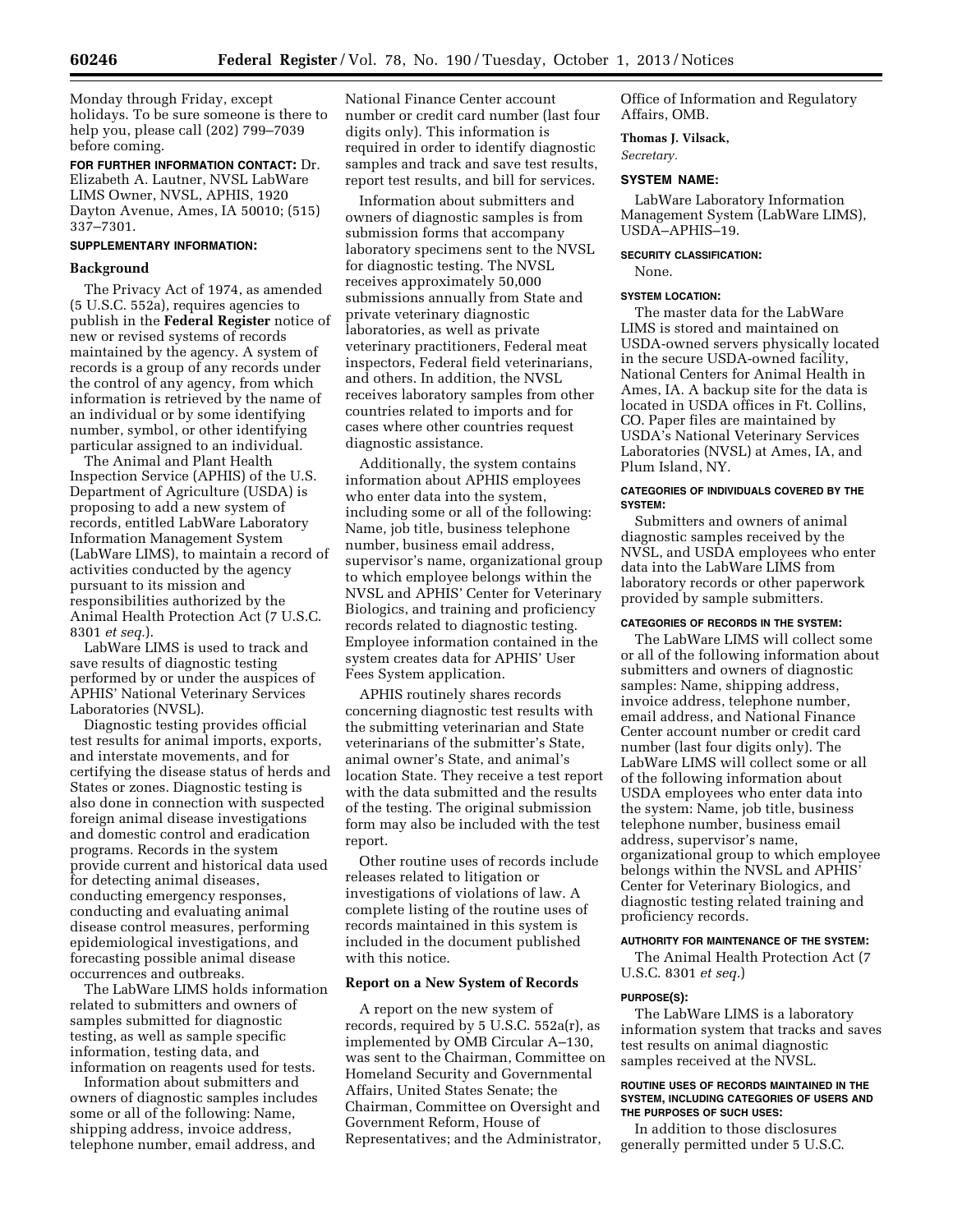552a(b) of the Privacy Act, records maintained in the system may be disclosed outside USDA as follows:

(1) To the submitting veterinarian and State veterinarians of the submitter State, owner State, and animal location State to provide test results;

(2) To the appropriate agency, whether Federal, State, local, or foreign, charged with responsibility of investigating or prosecuting a violation of law or of enforcing, implementing, or complying with a statute, rule, regulation, or order issued pursuant thereto, of any record within this system when information available indicates a violation or potential violation of law, whether civil, criminal, or regulatory in nature, and either arising by general statute or particular program statute, or by rule, regulation, or court order issued pursuant thereto;

(3) To the Department of Justice when: (a) The agency, or any component thereof; or (b) any employee of the agency in his or her official capacity; or (c) any employee of the agency in his or her individual capacity where the Department of Justice has agreed to represent the employee; or (d) the United States, is a party to litigation or has an interest in such litigation, and the use of such records by the Department of Justice is deemed by the agency to be relevant and necessary to the litigation; provided, however, that in each case, the agency determines that disclosure of the records to the Department of Justice is a use of the information contained in the records that is compatible with the purpose for which the records were collected;

(4) For use in a proceeding before a court or adjudicative body before which the agency is authorized to appear, when: (a) The agency, or any component thereof; or (b) any employee of the agency in his or her official capacity; or (c) any employee of the agency in his or her individual capacity where the agency has agreed to represent the employee; or (d) the United States, is a party to litigation or has an interest in such litigation, and the agency determines that use of such records is relevant and necessary to the litigation; provided, however, that in each case, the agency determines that disclosure of the records to the court is a use of the information contained in the records that is compatible with the purpose for which the records were collected;

(5) To appropriate agencies, entities, and persons when: (a) The agency suspects or has confirmed that the security or confidentiality of information in the system of records has been compromised; (b) the agency has determined that as a result of the

suspected or confirmed compromise there is a risk of harm to economic or property interests, a risk of identity theft or fraud, or a risk of harm to the security or integrity of this system or other systems or programs (whether maintained by the agency or another agency or entity) that rely upon the compromised information; and (c) the disclosure made to such agencies, entities, and persons is reasonably necessary to assist in connection with the agency's efforts to respond to the suspected or confirmed compromise and prevent, minimize, or remedy such harm;

(6) To the National Archives and Records Administration for records management inspections conducted under 44 U.S.C. 2904 and 2906.

# **DISCLOSURE TO CONSUMER REPORTING AGENCIES:**

None.

# **POLICIES AND PRACTICES FOR STORING, RETRIEVING, ACCESSING, RETAINING, AND DISPOSING OF RECORDS IN THE SYSTEM:**

# **STORAGE:**

The system includes a database and paper records. The master electronic data is stored and maintained on USDAowned servers physically located in a secure USDA-owned facility. Paper files, consisting of the submission forms for diagnostic samples, are stored in lockable cabinets in laboratory space or administrative offices.

### **RETRIEVABILITY:**

Data may be retrieved by an accession number, which is a system generated identification number; or by a sample number assigned by the sample submitter; or by a number assigned by NVSL to a submitter; or by a submitter's name.

# **SAFEGUARDS:**

Data are kept in a secure environment at USDA-owned facilities. All access to LabWare LIMS is internal to USDA APHIS staff.

All access to the electronic data in the system is controlled by formal authorization. Each employee's supervisor must identify what functional roles an employee needs in the LabWare LIMS. Once the roles have been identified, the employee must pass a proficiency test and perform tasks associated with that role before he or she is given access to the production system. All access to the system is limited by username/password. Employees must acknowledge a warning banner before logging in. The application limits access to relevant information and prevents access to

unauthorized information. Users are trained and are required to formally confirm that they understand value and sensitivity of data in the system. Submitting veterinarians and State veterinarians receive test reports by email and/or through a Lotus Notesbased system that is fed by LabWare LIMS, but they have no direct access to LabWare LIMS.

Electronic and paper records are further protected by security measures in place at both the Ames and Plum Island facilities related to laboratory work conducted there. In Ames, the entire facility is protected by perimeter fencing and monitored by closed circuit cameras. Access to Plum Island is restricted to contracted and monitored ferry service. At both locations, buildings are locked, guarded, and monitored around the clock, and laboratory spaces have additional security measures.

#### **RETENTION AND DISPOSAL:**

Records will be retained indefinitely pending approval of a records retention schedule by the National Archives and Records Administration. Under the schedule submitted for approval, paper records would be retained for a minimum of 3 years, data would be maintained in the system for 25 years, and would be archived at 5-year intervals.

#### **SYSTEM MANAGER(S) AND ADDRESS:**

Director, National Veterinary Services Laboratories, 1920 Dayton Avenue, Ames, IA 50010.

#### **NOTIFICATION PROCEDURE:**

Any individual may request general information regarding this system of records or information as to whether the system contains records pertaining to him/her from the system manager at the address above. All inquiries pertaining to this system should be in writing, must name the system of records as set forth in the system notice, and must contain the individual's name, telephone number, address, and email address.

# **RECORD ACCESS PROCEDURES:**

Any individual may obtain information from a record in the system that pertains to him or her. Requests for hard copies of records should be in writing, and the request must contain the requesting individual's name, address, name of the system of records, timeframe for the records in question, any other pertinent information to help identify the file, and a copy of his/her photo identification containing a current address for verification of